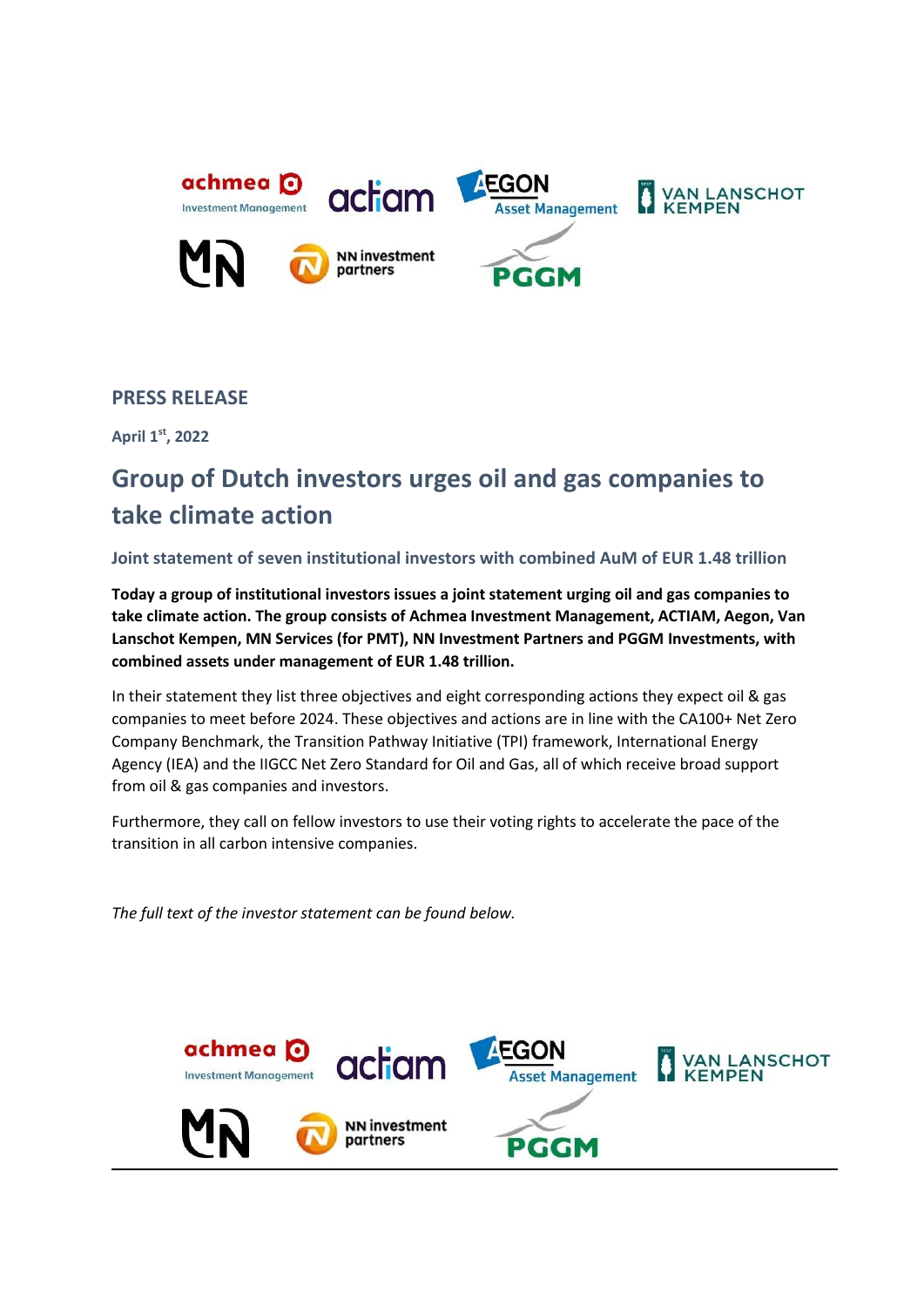# **Dutch investor statement on oil and gas**

April, 1st 2022, The Netherlands - The world is now over two years into the critical decade in the fight against climate change. We (Achmea Investment Management, ACTIAM, Aegon, Van Lanschot Kempen, MN Services (for PMT), NN Investment Partners, and PGGM Investments) are a group of Dutch institutional investors with a combined assets under management of EUR 1.48 trillion. We support the objectives of the investor collaboration network of the Institutional Investors Group on Climate Change (IIGCC) and the Climate Action 100+ (CA100+) engagement initiative.

**We want to underscore our unequivocal commitment to the Paris Agreement and limiting global warming to 1.5°C and expect all companies and investors worldwide to do the same**. Although Parisalignment is important for all companies, we believe the oil and gas sector in particular plays an essential role in the transition and we therefore urge oil and gas companies and their investors to be at the forefront of the transition. Avoiding climate disaster and meeting the Paris Agreement goals is essential in safeguarding the long-term value of the capital that we manage on behalf of our clients.

Since 2019, CA100+ and the IIGCC have, respectively, developed the Net Zero Company Benchmark and the Net Zero Standard for Oil and Gas. With this statement we want to highlight the importance that oil and gas companies meet all goals in both guidelines. However, taking into the current state of urgency, **we expect oil and gas companies to achieve the following three objectives before 2024**. 1

- 1. Set short and medium-term carbon intensity and absolute reduction targets aligned with 1.5°C warming, which include scopes 1-3.
- 2. Develop a decarbonization strategy that support these targets.
- 3. Demonstrate how planned capital allocation supports the decarbonization strategy.

**Finally, we call on our fellow investors to use their voting rights to accelerate the pace of the transition in all carbon intensive companies**. We believe doing so is an essential part of investors' stewardship duties and commitment to the Paris Agreement 1.5°C warming scenario. We can drive change if we are able to reach a common understanding on how to use our votes to encourage Paris alignment. Thus, we call on institutional investors to:

- 1. Take a critical approach to evaluating a company's climate transition plan and ensure voting guidelines are aligned.
- 2. Only vote in favor of a company's climate transition plan if it is aligned with the Paris Agreement, which should at least address the three aforementioned objectives.
- 3. Vote in favor of shareholder resolutions that encourage progress towards the Paris Agreement 1.5°C warming scenario.
- 4. Consider using escalation actions if objectives are not met, such as voting against the reelection of directors or voting against remuneration schemes that do not link executive pay to performance on climate targets.

We call on all parties with whom this approach resonates to endorse this statement and get in **[contact](mailto:ActiveOwnershipPGGM@pggm.nl;bas.bijleveld@mn.nl)** with MN and PGGM. We will convene all like-minded investors to discuss how to advance the energy transition in the summer of 2022.

<sup>&</sup>lt;sup>1</sup> The underlying details of the 2024 objectives can be found in the appendix.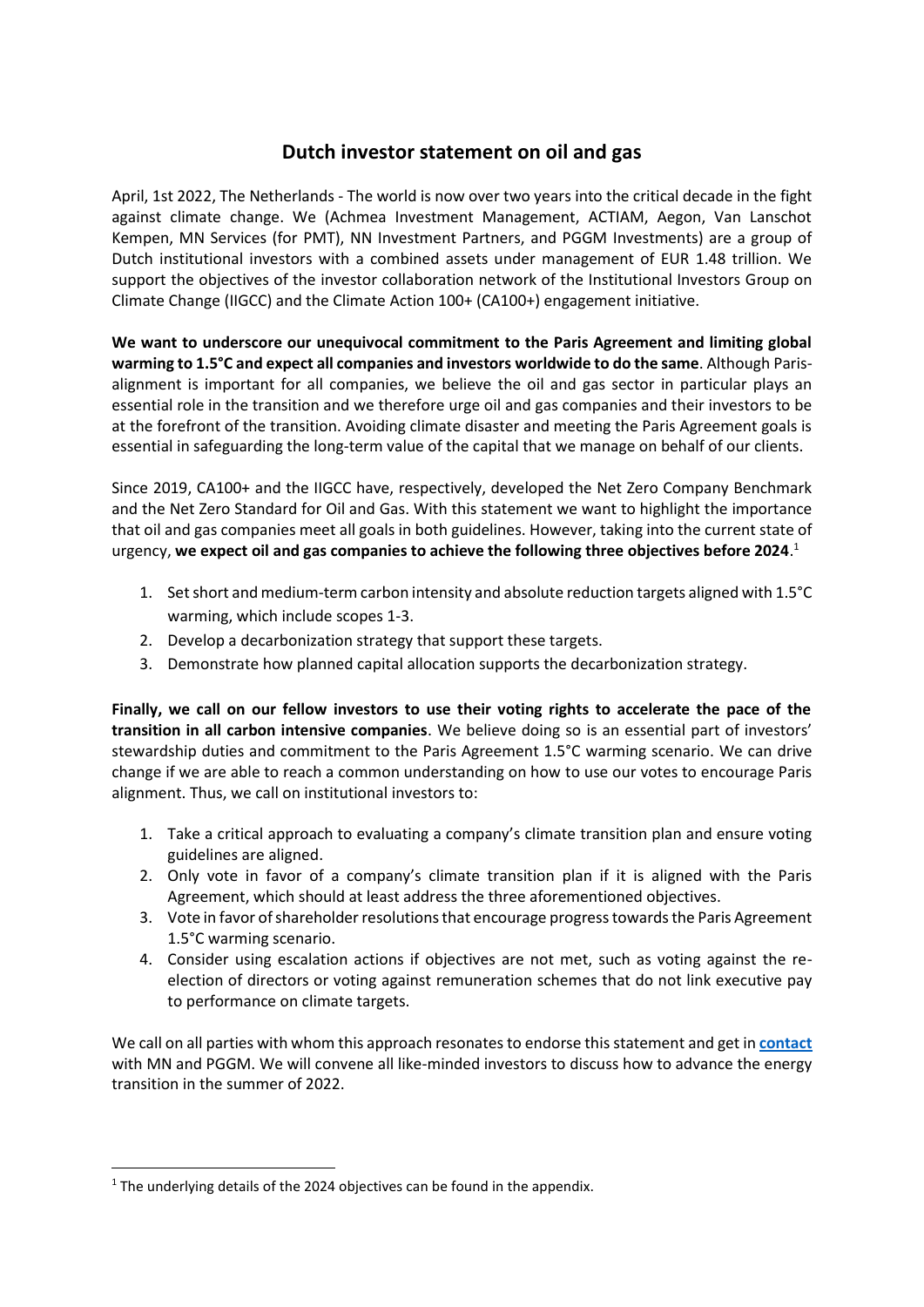# **Appendix**

Below are the underlying indicators for the three aforementioned objectives and are used to measure the companies' Paris Alignment. All our expectations are in line with the CA100+ Net Zero Company Benchmark, the Transition Pathway Initiative (TPI) framework, International Energy Agency (IEA) and the IIGCC Net Zero Standard for Oil and Gas, all of which receive broad support from investors and companies.

*Short and medium-term reduction targets in line with a 1.5°C warming scenario*

- 1. Implementation of short-term (up to 2025) GHG reduction targets aligned with the goal of limiting global warming to 1.5°C (Benchmark indicator 4.3). According to Transition Pathway Initiative (TPI), which scores the CA100+ Benchmark, this implies a carbon intensity of at most, and preferably week below, 52 grams per CO2e/MJ by 2025.
- 2. Implementation of medium-term (2026-2035) GHG reduction targets aligned with the goal of limiting global warming to 1.5°C (Benchmark indicator 3.3). According to TPI, this implies a carbon intensity of at most, and preferably week below, 41 grams per CO2e/MJ by 2030.
- 3. Disclosure of the expected impact of its medium and long-term targets on absolute emissions (Standard indicator 34).
- 4. Disclosure of the total expected contribution (in MtCO2e) of netting off measures to mediumand long-term targets, which should only be used for residual emissions (Standard indicator 83).

## *Decarbonization strategy in line with a 1.5°C warming scenario*

- 5. Implementation of a decarbonisation strategy to meet its long and medium-term GHG reduction targets (Benchmark indicator 5.1). This includes that:
	- a. The company identifies the set of actions it intends to take to achieve its GHG reduction targets over the targeted time frame. These measures clearly refer to the main sources of its GHG emissions, including scope 3 emissions where applicable.
	- b. The company quantifies key elements of this strategy with respect to the major sources of its emissions, including scope 3 emissions where applicable.
- 6. Public commitment that the company will stop approving new oil and gas fields for development in alignment with a 1.5°C pathway before 2024 (IEA NZ 2050, 2021).

## *Capital allocation alignment with a 1.5°C warming scenario*

- 7. Explicit commitment to align future capital expenditure with the Paris Agreement's objective of limiting global warming to 1.5°C (Benchmark indicator 6.1b).
- 8. Disclose total capital expenditure in fossil fuel activities, upstream oil and gas activities and oil and gas (greenfield) exploration in the last financial year and a forward-looking budget (minimum three years ahead) (Standard indicator 109, 110, 111, 115).
- 9. Disclose "green" energy capital expenditure in the last financial year and a forward-looking budget (minimum three years ahead) where "green" is defined by the appropriate taxonomy (Standard indicator 122).
- 10. Set out the material assumptions underpinning the capital expenditure, e.g. projected levels of demand, oil and gas prices, carbon tax, and depletion rates of existing production (Standard indicator 108).

**\_\_\_\_\_\_\_\_\_\_\_\_\_\_\_\_\_\_\_\_\_\_\_\_\_\_\_\_\_\_\_\_\_\_\_\_\_\_\_\_\_\_\_\_\_\_\_\_\_\_\_\_\_\_\_\_\_\_\_\_\_\_\_\_\_\_\_\_\_\_\_\_\_\_\_\_\_\_\_\_\_\_**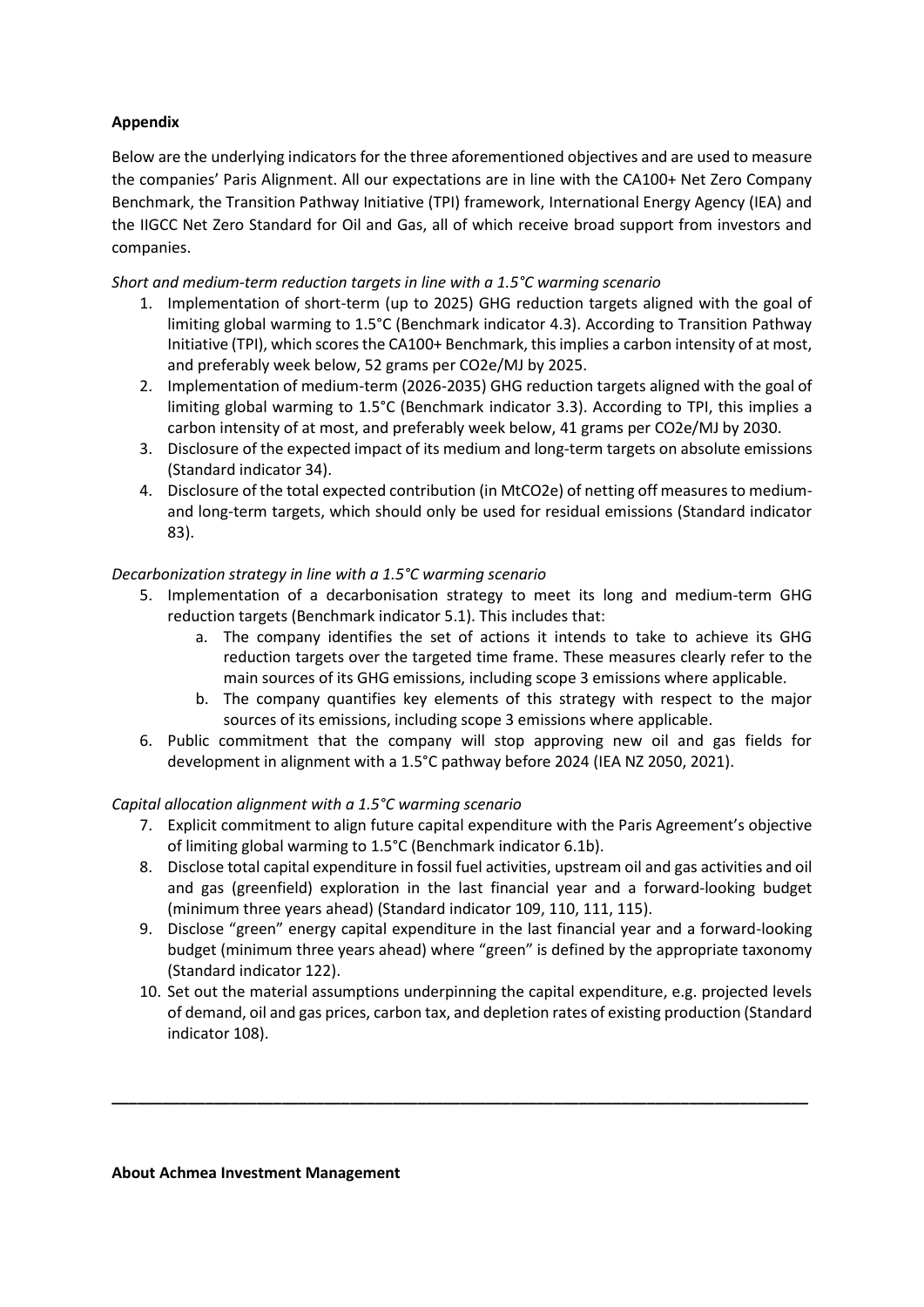Achmea Investment Management is a leading player in the Dutch fiduciary and asset management market. Via robust portfolio construction, effective asset management, responsible investing and thoughtful risk management our goal is to create more capital for our pension fund clients to meet their obligations. We operate with a professional and dedicated team of over 300 professionals. Achmea Investment Management is an independent division of Achmea, a solid, non-listed Dutch insurance group with a cooperative tradition and a PRI signatory. We have supported pension funds in the Netherlands with tailored solutions for over 60 years. We manage assets of over € 220 billion for customers.

More information[: www.achmeainvestmentmanagement.nl](http://www.achmeainvestmentmanagement.nl/)

#### **About ACTIAM**

ACTIAM offers sustainable investment strategies and solutions to insurance companies, pension funds, banks and distribution partners. ACTIAM scores high on all standards for sustainable investments. Over the past years, ACTIAM has often been awarded the highest possible score based on the [survey into responsible investments](https://reporting.unpri.org/surveys/PRI-reporting-framework-2020/45041E15-E786-4149-82EF-FAAF700A6BED/79894dbc337a40828d895f9402aa63de/html/2/?lang=en&a=1) carried out by the United Nations (UN PRI). In 2020, ACTIAM [scored an A+ on all 14 elements!](https://www.actiam.com/4a28e6/siteassets/3_over-actiam/documenten/en/2020-assessment-report-for-actiam.pdf) We are 'Responsible for Growth. Our mission is to deliver relevant investment solutions, maximising longer-term financial, environmental and social returns.

#### **About Aegon Asset Management**

Aegon Asset Management is an active global investor. Our 375 investment professionals manage and advise on assets of €410 (\$466/£344) billion (as at December 31 2021) for a global client-base of pension plans, public funds, insurance companies, banks, wealth managers, family offices and foundations.

We organize our investment capabilities around four focused investment platforms where we have extensive asset-class expertise: Fixed Income, Real Assets, Equities and Multi-Asset & Solutions. Each platform has dedicated teams, organized globally and committed to maximizing their specialist areas. We also manage a EUR32 billion (as at December 31 2021) Fiduciary and Multi-Manager business in The Netherlands. These platforms and the Fiduciary business are supported by a team dedicated to responsible investing.

By organizing our investment teams globally, we work to harness our expertise and research resources across regional boundaries. We believe this enhances our performance potential and helps provide better investment outcomes for clients.

Across platforms, we share a common belief in fundamental, research-driven active management, underpinned by effective risk management and a commitment to responsible investment. Our investment platforms have the flexibility to organize their resources and processes to best suit their area of focus.

We are a global business: Our 1,200 employees work across Europe, the Americas and Asia. We invest globally and serve clients locally.

#### **About Van Lanschot Kempen**

Van Lanschot Kempen, a wealth manager active in Private Banking, Investment Management and Investment Banking, with the aim of preserving and creating wealth, in a sustainable way, for both its clients and the society of which it is part. As a sustainable wealth manager with a long-term focus, Van Lanschot Kempen proactively seeks to prevent negative impact for all stakeholders and to create positive long-term financial and non-financial value. Listed at Euronext Amsterdam, Van Lanschot Kempen is the Netherlands' oldest independent financial services company, with a history dating back to 1737. To fully leverage the potential of the Van Lanschot Kempen organisation for its clients, it provides solutions that build on the knowledge and expertise across its entire group and on its open architecture platform. Van Lanschot Kempen is convinced that it is able to meet the needs of its clients in a sustainable way by offering them access to the full range of its products and services across all its businesses.